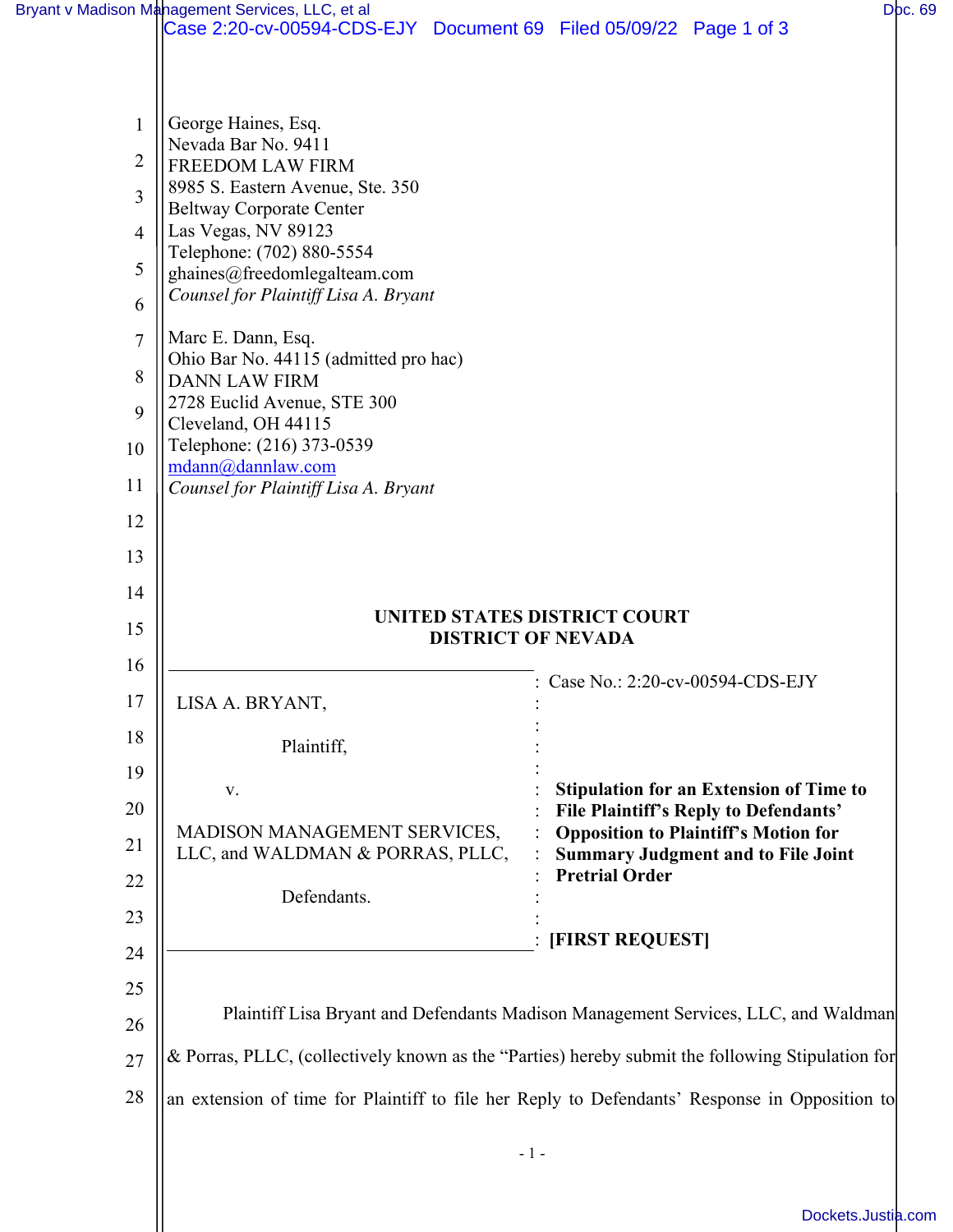## Case 2:20-cv-00594-CDS-EJY Document 69 Filed 05/09/22 Page 2 of 3

Plaintiff's Motion for Summary Judgment and for the Parties to file the Joint Pretrial  $\mathbf{1}$ Order. Plaintiff's counsel (Dann Law) is preparing for a trial and Plaintiff's other counsel  $\overline{2}$ (Freedom Law Firm) was out of the office from April 11, 2022 to April 18, 2022. Defense 3 counsel is dealing with moving his mother and dealing with deadlines in other matters. This  $\overline{4}$ extension is requested in good faith and is not for purposes of delay or prejudice to any party. 5

## **Procedural History**

8 On March 17, 2022, Plaintiff filed her Motion for Summary Judgment. (ECF No. 62). 9 Defendants filed their Response in Opposition to Plaintiff's Motion for Summary Judgment 10 on April 7, 2022. (ECF No. 63). Plaintiff's Reply is due April 21, 2022.

11 THEREFORE, the Parties hereby stipulate and agree to extend the deadline for 12 Plaintiff's to file a Reply to May 5, 2022. Parties also hereby stipulate and agree to extend the 13 deadline to file the Joint Pretrial Order to May 12, 2022.

6

7

- $11111$ ///// 17
- $\frac{1}{1}$  $11111$ 18
- $11111$ 19
- $11111$  $11111$
- 20  $\frac{1}{1}$
- $11111$
- 21 /////
- 22  $11111$
- ///// 23  $\frac{1}{1}$
- ///// 24
- ///// 25  $11111$
- $11111$

 $11111$ 

- 26
- 27
- 28

 $-2-$